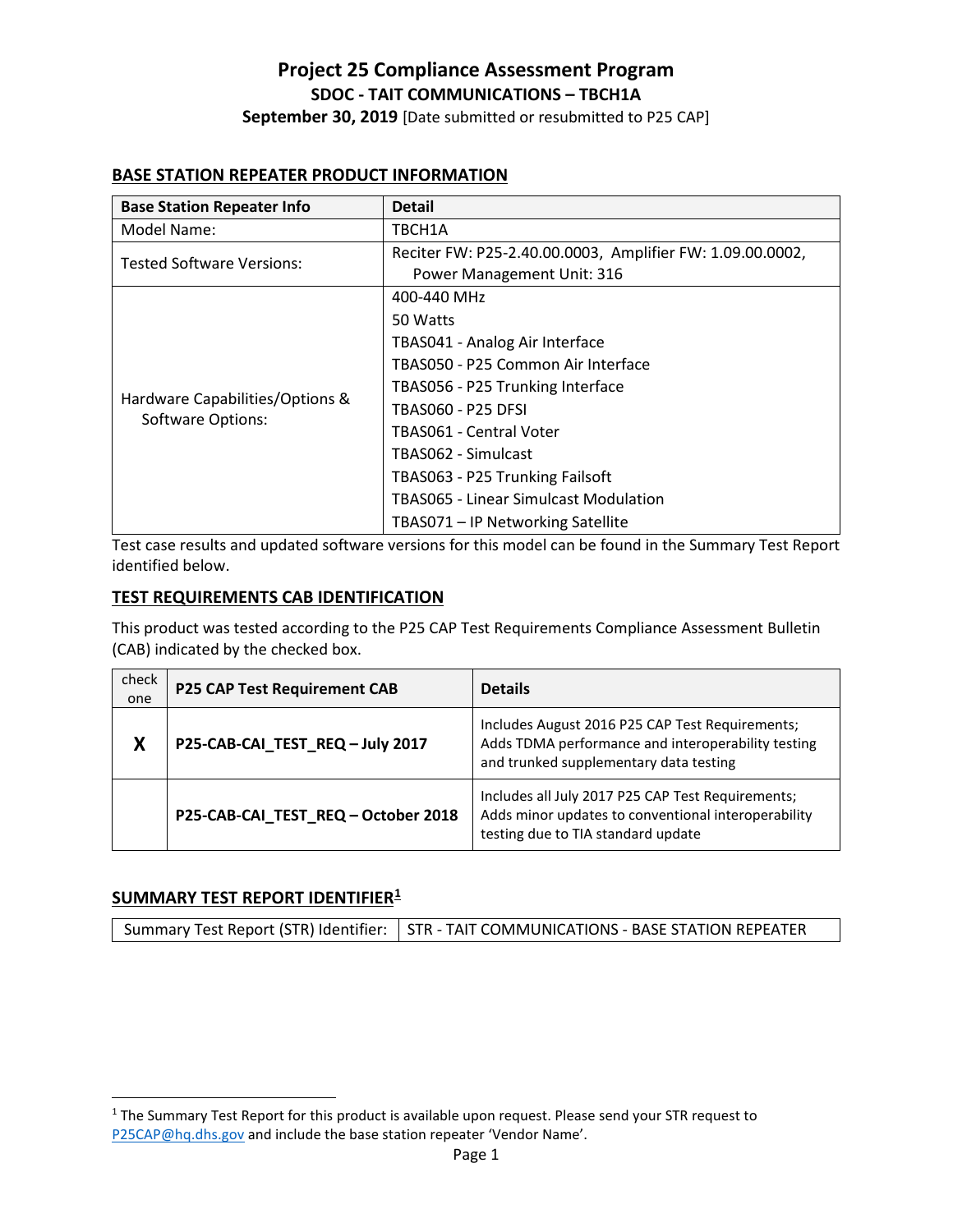**September 30, 2019** [Date submitted or resubmitted to P25 CAP]

## **CONTACT INFORMATION**

| <b>Company Info</b>    | <b>Details</b>                     |
|------------------------|------------------------------------|
| Company Name:          | <b>Tait Communications Limited</b> |
| Company Website URL:   | https://www.taitradio.com/         |
| P25 CAP Contact Name:  | David Jackson                      |
| P25 CAP Contact Phone: | +64 3 357 0283                     |
| P25 CAP Contact Email: | david.jackson@taitradio.com        |

## **CONVENTIONAL PERFORMANCE**

The Base Station Repeater product has been tested for Conventional Performance. All requirements were passed except for those requirements identified below under Unsupported or Failed Requirements.

## P25 CAP Conventional Performance Testing Coverage

Receiver Tests: Reference Sensitivity, Faded Reference Sensitivity, Adjacent Channel Rejection, Offset Adjacent Channel Rejection, Co-Channel Rejection, Spurious Response Rejection, Intermodulation Rejection, Signal Displacement Bandwidth, Late Entry Unsquelch Delay, and Receiver Throughput Delay. Transmitter Tests: Unwanted Emissions (Adjacent Channel Power Ratio), Transmitter Throughput Delay, Frequency Deviation for C4FM, and Modulation Fidelity, Transient Frequency Behavior.

## Unsupported or Failed Requirements

- 1. Receiver Late Entry Unsquelch Delay and Receiver Throughput Delay tests do not apply since the fixed station does not provide an audio (analog) output. Functionality is not supported by the base station repeater.
- 2. Transmitter Throughput Delay test does not apply since the fixed station does not provide an audio (analog) input. Functionality is not supported by the base station repeater.

## **TRUNKING PERFORMANCE - FDMA**

The Base Station Repeater product has been tested for Trunking Performance - FDMA. All requirements were passed except for those requirements identified below under Unsupported or Failed Requirements.

## P25 CAP FDMA Trunking Performance Testing Coverage

Receiver Tests: Reference Sensitivity, Faded Reference Sensitivity, Adjacent Channel Rejection, Offset Adjacent Channel Rejection, Co-Channel Rejection, Spurious Response Rejection, Intermodulation Rejection, and Signal Displacement Bandwidth.

Transmitter Tests: Unwanted Emissions (Adjacent Channel Power Ratio), Transmitter Throughput Delay, Frequency Deviation for C4FM, and Modulation Fidelity, Transient Frequency Behavior. Trunked Tests: Time to Grant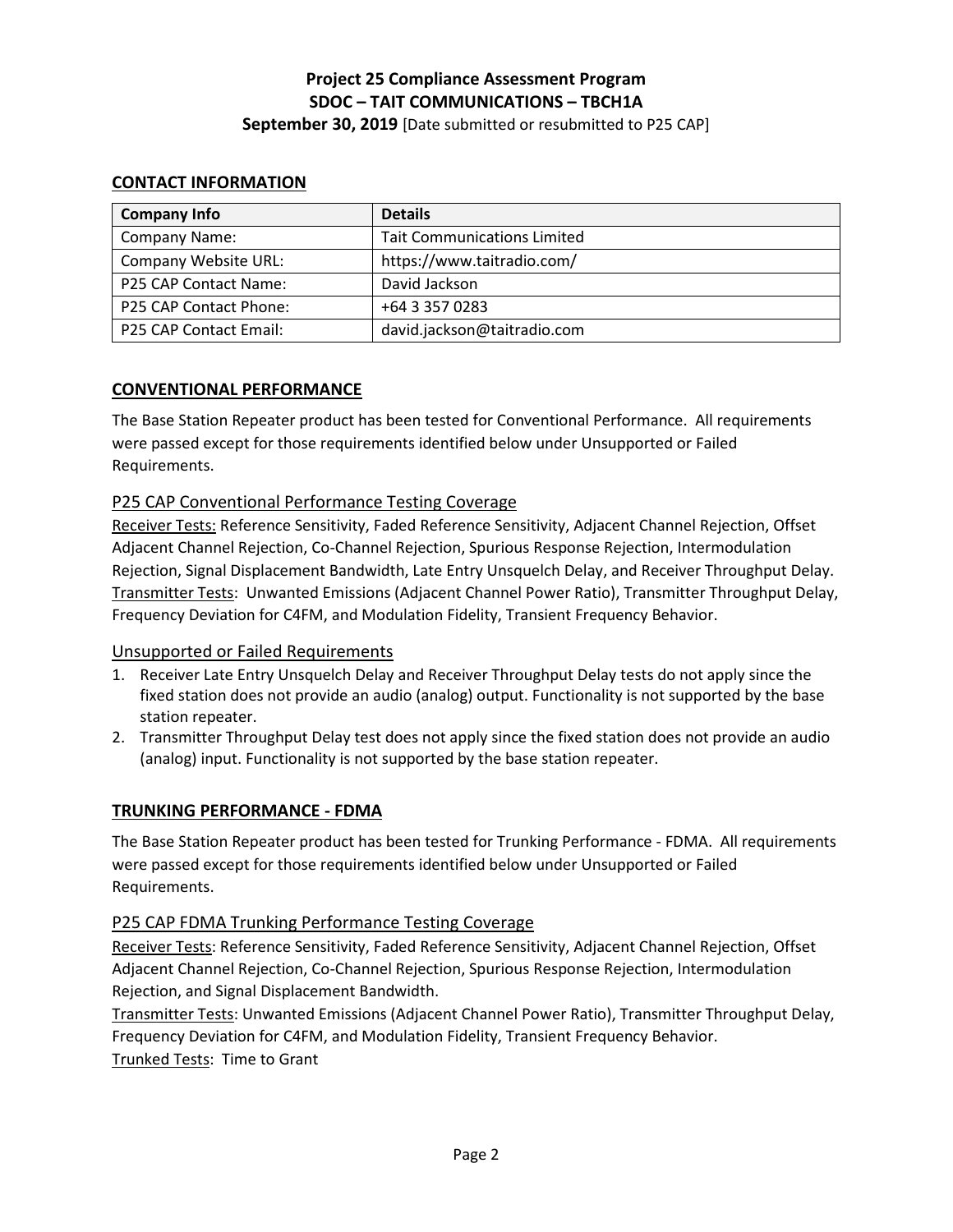# **September 30, 2019** [Date submitted or resubmitted to P25 CAP]

## Unsupported or Failed Requirements

- 1. Transmitter Throughput Delay test does not apply since the fixed station does not provide an audio (analog) input. Functionality is not supported by the base station repeater.
- 2.

# **TRUNKING PERFORMANCE - TDMA**

The Base Station Repeater product has been tested for Trunking Performance - TDMA. All requirements were passed except for those requirements identified below under Unsupported or Failed Requirements.

# P25 CAP TDMA Trunking Performance Testing Coverage

Receiver Tests: Reference Sensitivity, Faded Reference Sensitivity, Adjacent Channel Rejection, Offset Adjacent Channel Rejection, Co-Channel Rejection, Spurious Response Rejection, Intermodulation Rejection, and Signal Displacement Bandwidth.

Transmitter Tests: Unwanted Emissions (Adjacent Channel Power Ratio), Modulation Fidelity, and Symbol Rate Accuracy.

## Unsupported or Failed Requirements

1. None

# **CONVENTIONAL REPEAT MODE INTEROPERABILITY**

The Base Station Repeater product has been tested for Conventional Repeat Mode Interoperability. All test cases were passed except for those cases identified below under Unsupported or Failed Test Cases. Test cases that passed but require specific, sometimes optional, product capabilities are also identified below.

# P25 CAP Repeat Mode Interoperability Testing Coverage

Network Access Code (NAC) Operation, Group Voice Call, Emergency Call, Unit-to-Unit Voice Call, Encryption, Call Alert, Radio Check, Message Update, Status Update, Status Query, and Radio Unit Monitor.

## Unsupported or Failed Test Cases

1. Radio Unit Monitor - Test Case 3 – Radio Unit Monitor Initiated by SU 1 – Unit-to-Unit Call - Functionality is not supported by the representative subscriber units tested with the base station repeater under test.

## Optional Product Capabilities Required to Pass Test Cases

1. None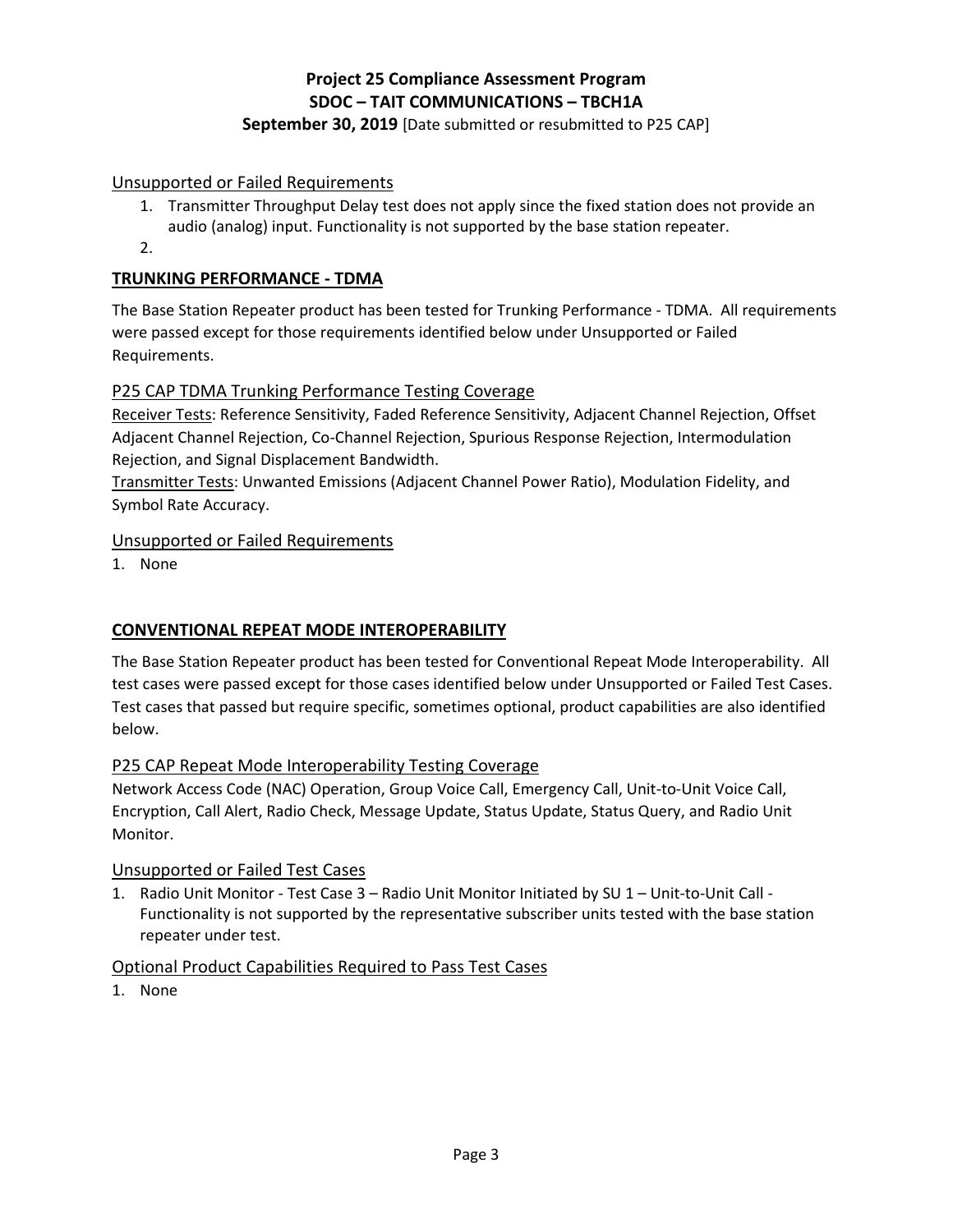**September 30, 2019** [Date submitted or resubmitted to P25 CAP]

#### **CONVENTIONAL REPEAT MODE with DISPATCH MONITORING CONSOLE INTEROPERABILITY**

The Base Station Repeater product has been tested for Conventional Repeat Mode with Dispatch Monitoring Console Interoperability. All test cases were passed except for those test cases identified below under Unsupported or Failed Test Cases. Test cases that passed but require specific, sometimes optional, product capabilities are also identified below.

#### P25 CAP Repeat Mode Interoperability Testing Coverage

Group Voice Call, Emergency Call, All Call, Unit-to-Unit Voice Call, Encryption, Emergency Alarm, Call Alert, Radio Check, Radio Unit Inhibit/Uninhibit, Message Update, Status Update, Status Query, and Radio Unit Monitor.

#### Unsupported or Failed Test Cases

- 1. Emergency Call *Test Case 2 Emergency Call from DMC*, Radio Check  *Test Case 1 Initiate Radio Check from DMC*, Message Update - *Test Case 1 – Message Update from DMC & Test Case 2 – DMC to Group Message Update,* Status Update - *Test Case 2 – Talk Group Status Update Initiated by SU 1* - Functionality is not supported by the representative FNE dispatch monitoring consoles tested with the base station repeater under test
- 2. Message Update *Test Case 4 SU 1 to Group Message Updat*e, Status Update *Test Case 2 Talk Group Status Update Initiated by SU 1*, Radio Unit Monitor - *Test Case 2 – Radio Unit Monitor Initiated by DMC – Unit-to-Unit Call* - Functionality is not supported by the representative subscriber units tested with the base station repeater under test

Optional Product Capabilities Required to Pass Test Cases

1. None

## **TRUNKED BASE STATION REPEATER INTEROPERABILITY – FDMA**

The Base Station Repeater product has been tested for Trunked Interoperability - FDMA. All test cases were passed except for those test cases identified below under Unsupported or Failed Test Cases. Test cases that passed but require specific, sometimes optional, product capabilities are also identified below.

## P25 CAP FDMA Trunked Interoperability Testing Coverage

Full Registration, Group Voice Call, Unit to Unit Voice Call, Broadcast Voice Call, Affiliation, Announcement Group Call, Emergency Alarm, Emergency Group Call, Encryption, Intra-Location Registration Area Roaming, Deregistration, System Call, Call Alert, Short Message, Status Query, Status Update, Radio Unit Monitoring, Radio Unit Disable/Re-Enable, and Radio Check.

#### Unsupported or Failed Test Cases

- 1. Inter-SYS Roaming and Inter-WACN Roaming are unsupported.
- 2. Unit-to-Unit Voice Call *Test Case 3 Unit-to-Unit Call Queued with Target Availability Check Traffic Channel Assignment After Target Availability Check, Test Case 4 – Unit-to-Unit Call Queued with Target Availability Check – Traffic Channel Assignment Before Target Availability Check, Test Case 5 – Unit-to-Unit Call without Target Availability Check, and Test Case 6 – Unit-to-Unit Call Queued without Target Availability Check* are unsupported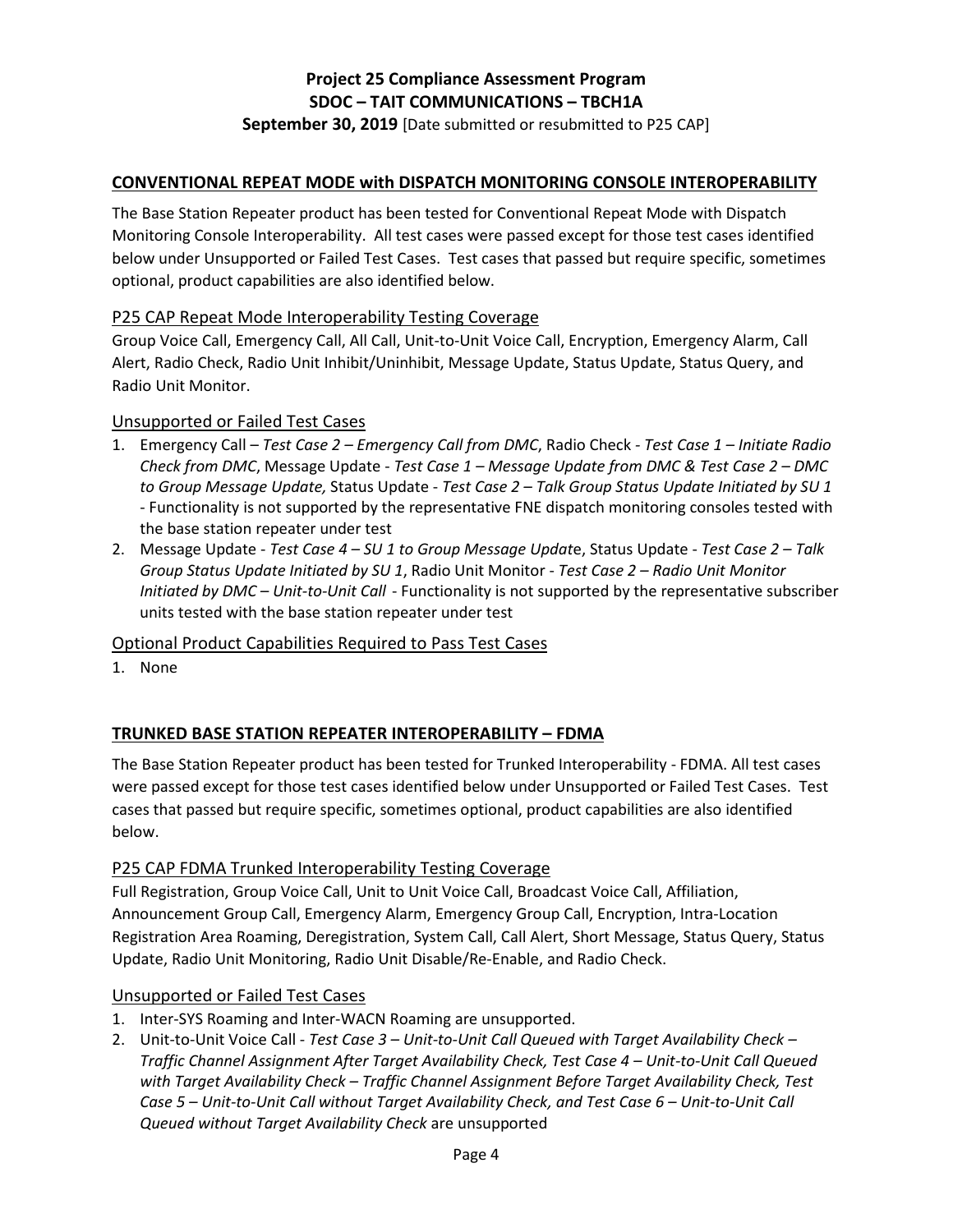## **September 30, 2019** [Date submitted or resubmitted to P25 CAP]

- 3. System Call is unsupported
- 4. Radio Unit Monitoring *Test Case 1 Individual Non-Silent, Test Case 2 Individual Silent, Test Case 3 – Group Non-Silent, and Test Case 4 – Group Silent* are unsupported

# Optional Product Capabilities Required to Pass Test Cases

1. None

## **TRUNKED BASE STATION REPEATER INTEROPERABILITY – TDMA**

The Base Station Repeater product has been tested for Trunked Interoperability - TDMA. All test cases were passed except for those test cases identified below under Unsupported or Failed Test Cases. Test cases that passed but require specific, sometimes optional, product capabilities are also identified below.

## P25 CAP TDMA Trunked Interoperability Testing Coverage

Registration, Group Voice Call, Unit-to-Unit Voice Call, Broadcast Call, Announcement Group Call, Emergency Group Call, Encryption Group Call, System Call, Radio Unit Monitoring, and Transmitting Subscriber Forced Preemption.

#### Unsupported or Failed Test Cases

- 1. Inter-SYS Roaming and Inter-WACN Roaming are unsupported.
- 2. Unit-to-Unit Voice Call *Test Case 3 Unit-to-Unit Call Queued with Target Availability Check Traffic Channel Assignment After Target Availability Check, Test Case 4 – Unit-to-Unit Call Queued with Target Availability Check – Traffic Channel Assignment Before Target Availability Check, Test Case 5 – Unit-to-Unit Call without Target Availability Check, and Test Case 6 – Unit-to-Unit Call Queued without Target Availability Check* are unsupported
- 3. System Call is unsupported
- 4. Radio Unit Monitoring *Test Case 1 Individual Non-Silent, Test Case 2 Individual Silent, Test Case 3 – Group Non-Silent, and Test Case 4 – Group Silent* are unsupported

## Optional Product Capabilities Required to Pass Test Cases

1. None